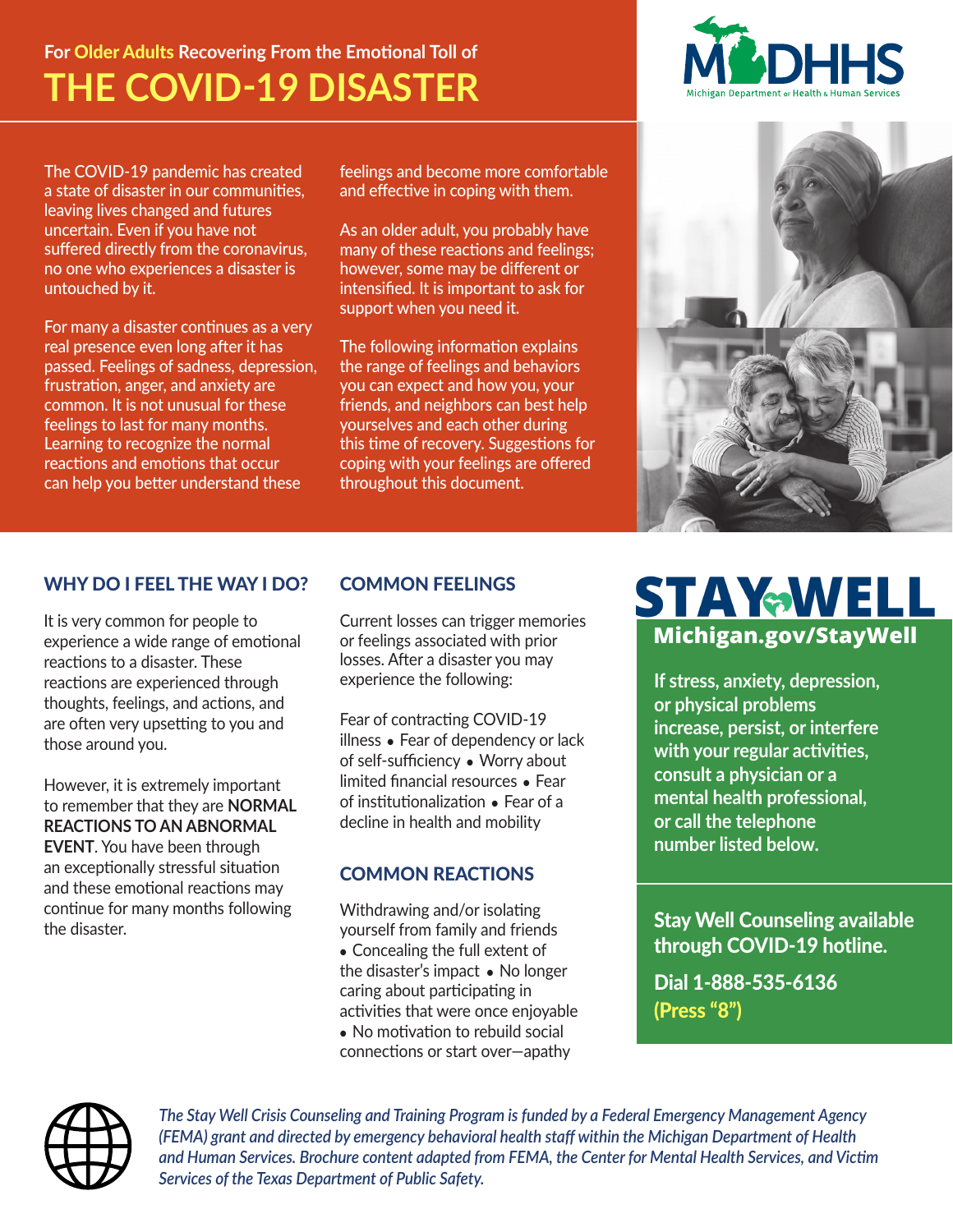#### YOUR BEHAVIORS

Having problems falling or staying asleep • Isolating yourself or withdrawing from others ● Keeping excessively busy and preoccupied to avoid the unpleasant effects of the disaster • At times, becoming overly alert or easily startled • Avoiding activities, places, or even people that remind you of the disaster • Experiencing more conflicts or tension with family members or other people/more anger ● Crying easily or becoming tearful for no apparent reason • Experiencing an increase or decrease in your normal appetite • Drinking more alcoholic beverages

## YOUR THOUGHTS

Trouble concentrating or remembering things ● Difficulty with making decisions • Frequent replaying of the events and circumstances of the disaster in your mind ● Recurring dreams or nightmares about the disaster ● Questioning of your spiritual or religious beliefs

## YOUR FEELINGS

"Just not yourself," out of balance, or easily upset ● Loss of interest in everyday activities ● A sense of despair, hopelessness, or emptiness about the future ● Anxiety or fear, especially when things remind you of the disaster ● Irritability, shortness of temper, or anger and resentment ● Depression, sadness, or feeling down much of the time

#### YOUR HEALTH

As you endure long-term stress, your health can be adversely affected. It is common for people to have headaches, stomach or intestinal problems, colds, infections, and allergies more frequently. In addition, preexisting medical conditions such as heart problems and high blood pressure may be exacerbated by the prolonged stress.

# HOW TO COPE AND WHAT WORKS

Talk to others about how you are feeling; it is important to talk about your experiences. You need to express sadness, grief, anger, and fears over what has happened and what you face

• Don't overwork yourself; find time for recreation, relaxation, or a favorite hobby

• Do not let yourself become isolated; seek out and maintain connections with your community, friends, relatives, neighbors, coworkers, or people who attend your place of worship; talk about your experiences with them • Pay close attention to your physical health, as prolonged stress takes its toll on your body; maintain a good diet and make sure you are getting enough sleep; it is also helpful to be physically active or exercise • Upsetting times can cause some people to use alcohol or drugs to cope with the stress; it does not help in the long run and will likely cause other problems



#### Stay Well Counseling available through COVID-19 hotline.

Dial 1-888-535-6136 (Press "8")

#### WHAT CAN I EXPECT?

There are many concerns, adiustments, and ordeals that follow the experience of a disaster. Generally, within a short time there is the reality of financial setbacks and personal devastation from the loss of loved ones. The endless adjustments that you and your family must make will put additional stress on your relationships and daily living. You may also grow physically and mentally weary from continuing requirements to wear face coverings in public and to keep a safe distance from others. All of these factors can hinder your ability to move forward.

In the aftermath of a disaster, it is important to remember that it will take

time to heal and recover from the emotional effects of the event. However, with the passing of time, your efforts to cope will begin to reduce the intensity and duration of these reactions and behaviors.